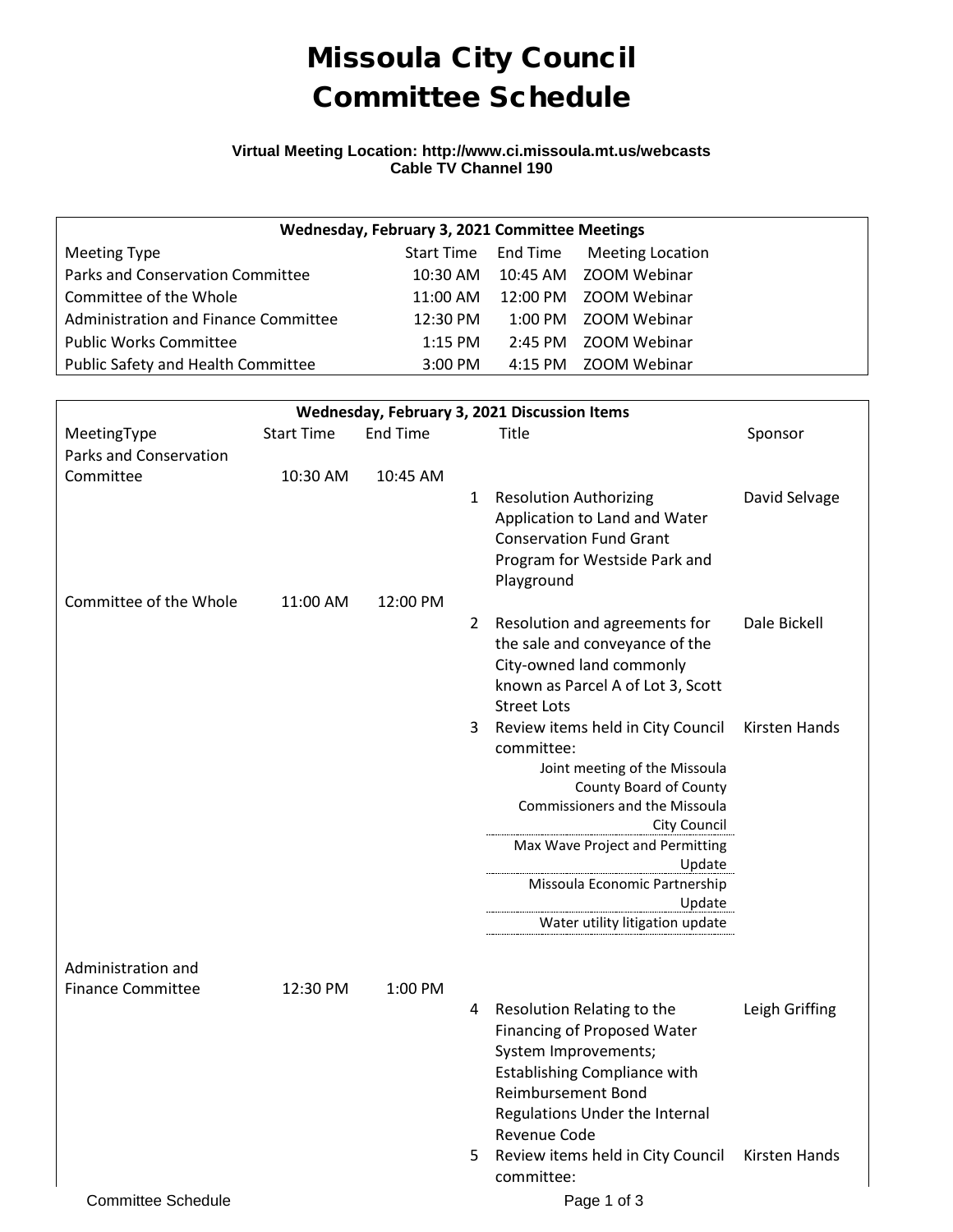## Missoula City Council Committee Schedule

### **Virtual Meeting Location: http://www.ci.missoula.mt.us/webcasts Cable TV Channel 190**

|                               |           |         |    | Create and Fund a Paid Parental<br>Leave Policy for City of Missoula<br>Employees                                                              |                                                   |
|-------------------------------|-----------|---------|----|------------------------------------------------------------------------------------------------------------------------------------------------|---------------------------------------------------|
|                               |           |         |    | Audit Presentation Fiscal Year 2019                                                                                                            |                                                   |
| <b>Public Works Committee</b> | $1:15$ PM | 2:45 PM | 6  | Agreement with Eric Maurer for<br>the purchase of 1337 West<br>Broadway                                                                        | Jeremy Keene                                      |
|                               |           |         | 7  | Agreement with John and Mark<br>Bakula for the purchase of 1359<br>West Broadway                                                               | Jeremy Keene                                      |
|                               |           |         | 8  | A Resolution and an Ordinance<br>Establishing the Sxwtpqyen Area<br><b>Transportation Special Impact</b><br>Fee                                | Jeremy Keene                                      |
|                               |           |         | 9  | Review items held in City Council<br>committee:<br><b>Traffic Control Devices Including</b><br><b>Marked Crosswalks Administrative</b><br>Rule | Kirsten Hands                                     |
|                               |           |         |    | St. Patrick's Hospital W. Pine Street<br>Right-of-Way Vacation Between<br>May and McCormick Streets                                            |                                                   |
| Public Safety and Health      |           |         |    |                                                                                                                                                |                                                   |
| Committee                     | 3:00 PM   | 4:15 PM |    |                                                                                                                                                |                                                   |
|                               |           |         | 10 | <b>Firearm Safety</b>                                                                                                                          | Sandra Vasecka,<br>John P. Contos,<br>Jesse Ramos |
|                               |           |         | 11 | Review items held in City Council<br>committee:<br>Missoula Aging Services, Initiatives                                                        | Kirsten Hands                                     |
|                               |           |         |    | and Services Update - Susan Kohler                                                                                                             |                                                   |
|                               |           |         |    | Health Department Update                                                                                                                       |                                                   |
|                               |           |         |    | Missoula Municipal Code changes<br>required by passage of LR-130                                                                               |                                                   |